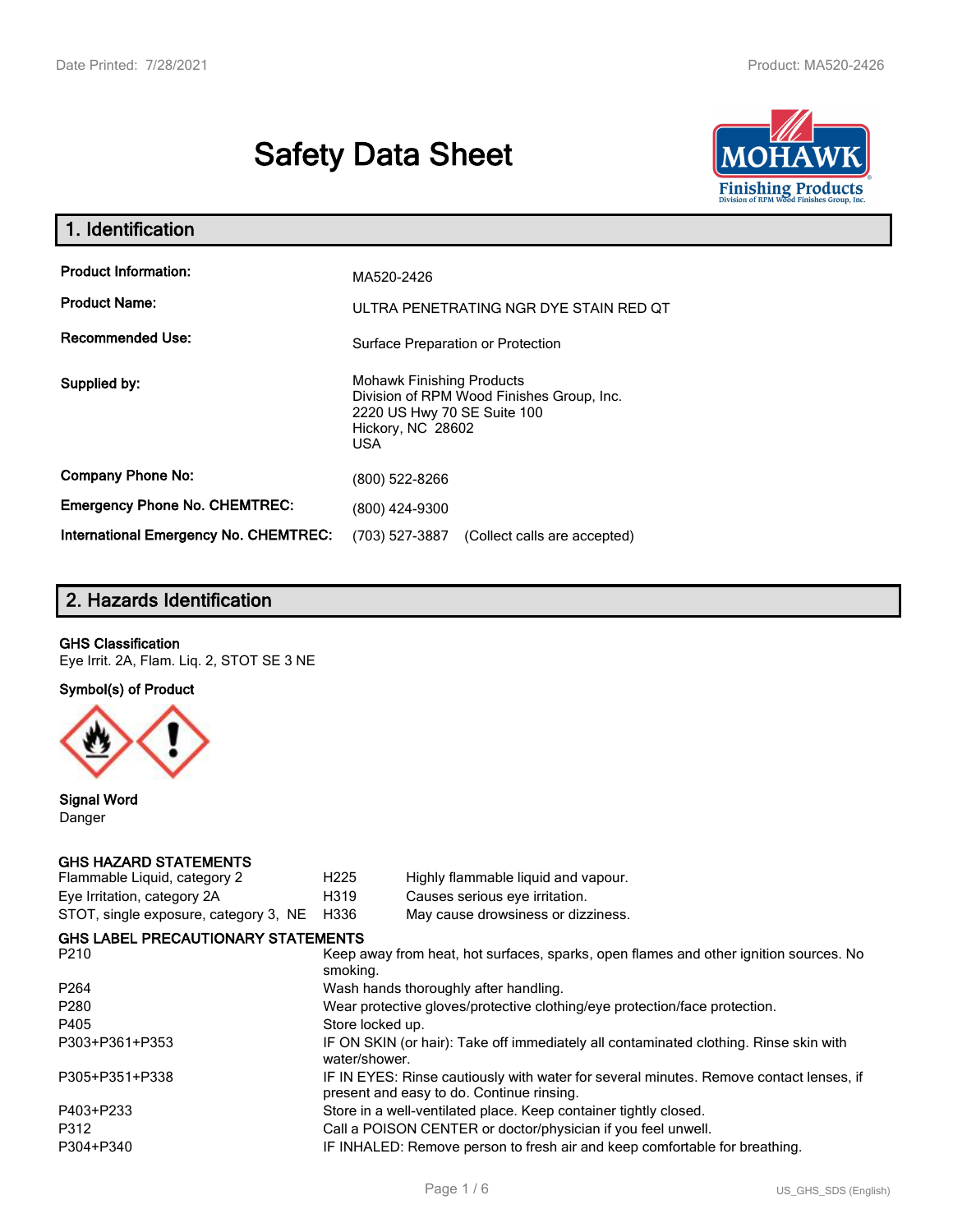| If eye irritation persists: Get medical advice/attention.      |
|----------------------------------------------------------------|
| Store in a well-ventilated place. Keep cool.                   |
| <b>GHS SDS PRECAUTIONARY STATEMENTS</b>                        |
| Ground/bond container and receiving equipment.                 |
| Use explosion-proof electrical/ventilating/lighting/equipment. |
| Use only non-sparking tools.                                   |
| Take precautionary measures against static discharge.          |
|                                                                |

## **3. Composition/Information on ingredients**

| <b>Chemical Name</b>              | CAS-No.  | <b>Wt.</b> % | <b>GHS Symbols</b> | GHS  |
|-----------------------------------|----------|--------------|--------------------|------|
| acetone                           | 67-64-1  | 75-100       | GHS02-GHS07        | H225 |
| ethanol                           | 64-17-5  | 2.5-10       | GHS02              | H225 |
| diethylene glycol monobutyl ether | 112-34-5 | $1.0 - 2.5$  | GHS07              | H319 |

**GHS Statements** H225-302-319-332-336

The exact percentage (concentration) of ingredients is being withheld as a trade secret.

The text for GHS Hazard Statements shown above (if any) is given in the "Other information" Section.

## **4. First-aid Measures**



FIRST AID - EYE CONTACT: IF IN EYES: Rinse cautiously with water for several minutes. Remove contact lenses, if present and easy to do. Continue rinsing. If eye irritation persists: Get medical advice/attention.

FIRST AID - SKIN CONTACT: IF ON SKIN (or hair): Take off immediately all contaminated clothing. Rinse skin with water/shower.

FIRST AID - INGESTION: IF SWALLOWED: rinse mouth. Do NOT induce vomiting. IF exposed or if you feel unwell: Call a POISON CENTER or doctor/physician.

FIRST AID - INHALATION: IF INHALED: Remove person to fresh air and keep comfortable for breathing.

## **5. Fire-fighting Measures**

**SPECIAL FIREFIGHTING PROCEDURES:** Evacuate all persons from the fire area to a safe location. Move non-burning material, as feasible, to a safe location as soon as possible. Fire fighters should be protected from potential explosion hazards while extinguishing the fire. Wear self-contained breathing apparatus (SCBA) and full fire-fighting protective clothing. Thoroughly decontaminate all protective equipment after use. Containers of this material may build up pressure if exposed to heat (fire). Use water spray to cool fire-exposed containers. Use water spray to disperse vapors if a spill or leak has not ignited. DO NOT extinguish a fire resulting from the flow of flammable liquid until the flow of the liquid is effectively shut off. This precaution will help prevent the accumulation of an explosive vapor-air mixture after the initial fire is extinguished.

**FIREFIGHTING EQUIPMENT:** This is a NFPA/OSHA Class 1B or less flammable liquid. Follow NFPA30, Chapter 16 for fire protection and fire suppression. Use a dry chemical, carbon dioxide, or similar ABC fire extinguisher for incipeint fires. Water may be used to cool and prevent rupture of containers that are exposed to heat from fire.

## **6. Accidental Release Measures**

#### **ENVIRONMENTAL MEASURES:** No Information

**STEPS TO BE TAKEN IN CASE MATERIAL IS RELEASED OR SPILLED:** Follow personal protective equipment recommendations found in Section VIII. Personal protective equipment needs must be evaluated based on information provided on this sheet and the special circumstances created by the spill including; the material spilled, the quantity of the spill, the area in which the spill occurred, and the training and the expertise of employees in the area responding to the spill. Never exceed any occupational exposure limits. Shut off ignition sources; including electrical equipment and flames. Do not allow smoking in the area. Do not allow the spilled product to enter public drainage system or open waterways.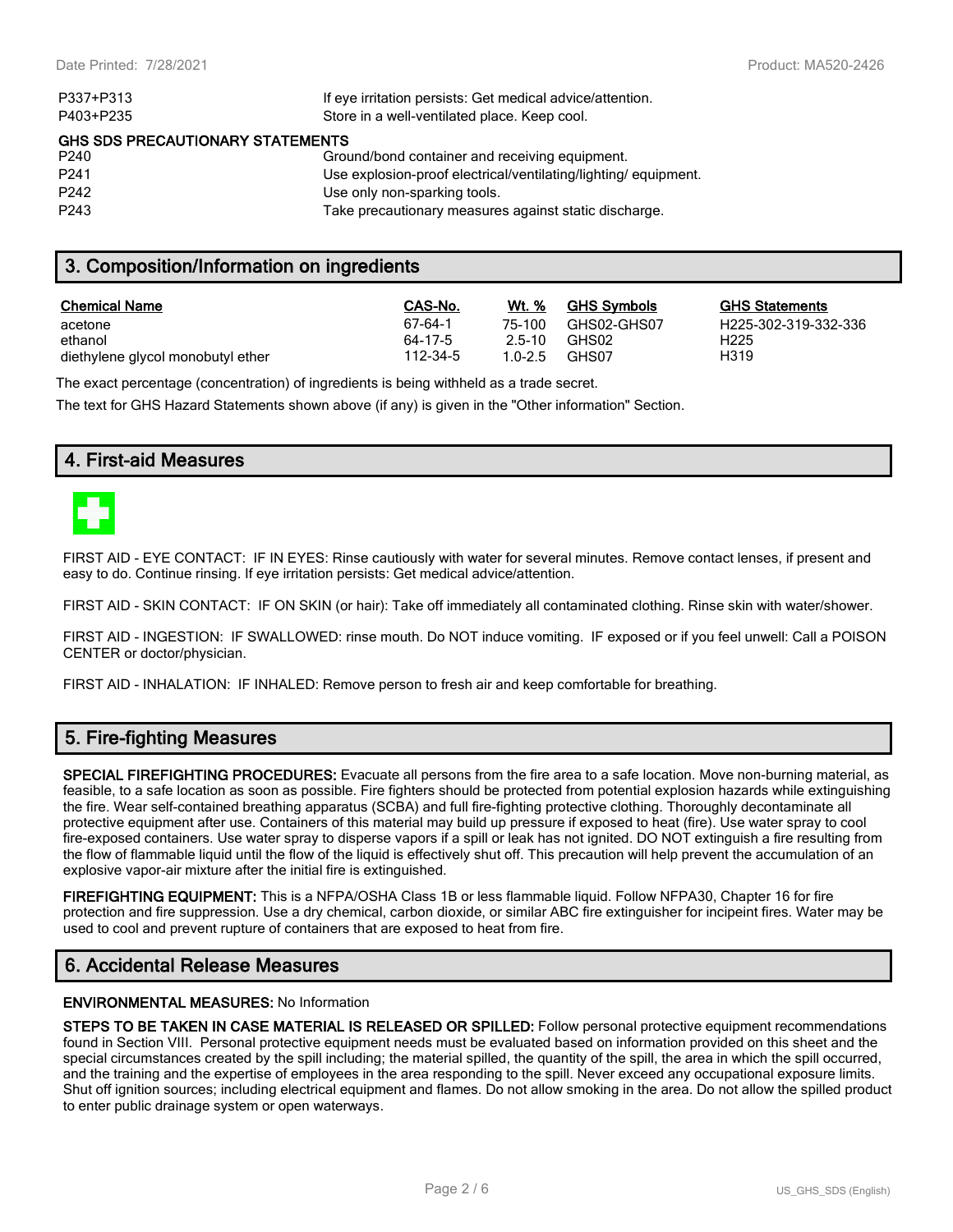## **7. Handling and Storage**



**HANDLING:** Avoid inhalation and contact with eyes, skin, and clothing. Wash hands thoroughly after handling and before eating or drinking. In keeping with safe handling practices, avoid ignition sources (smoking, flames, pilot lights, electrical sparks); ground and bond containers when transferring the material to prevent static electricity sparks that could ignite vapor and use spark proof tools and explosion proof equipment. Empty containers may retain product residue or vapor. Do not pressurize, cut, weld, braze, solder, drill, grind, or expose container to heat, flame, sparks, static electricity, or other sources of ignition. Any of these actions can potentially cause an explosion that may lead to injury.

**STORAGE:** Keep containers closed when not in use. Store in cool well ventilated space away from incompatible materials.

## **8. Exposure Controls/Personal Protection**

| Ingredients with Occupational Exposure Limits |                      |                       |                     |                         |  |
|-----------------------------------------------|----------------------|-----------------------|---------------------|-------------------------|--|
| <b>Chemical Name</b>                          | <b>ACGIH TLV-TWA</b> | <b>ACGIH-TLV STEL</b> | <b>OSHA PEL-TWA</b> | <b>OSHA PEL-CEILING</b> |  |
| acetone                                       | $250$ ppm            | 500 ppm               | $1000$ ppm          | N.D.                    |  |
| ethanol                                       | N.D.                 | $1000$ ppm            | $1000$ ppm          | N.D.                    |  |
| diethylene glycol monobutyl ether             | 10 ppm               | N.D.                  | N.D.                | N.D.                    |  |

**Further Advice: MEL = Maximum Exposure Limit OES = Occupational Exposure Standard SUP = Supplier's Recommendation Sk = Skin Sensitizer N.E. = Not Established N.D. = Not Determined**

#### **Personal Protection**



**RESPIRATORY PROTECTION:** Use adequate engineering controls and ventilation to keep levels below recommended or statutory exposure limits. If exposure levels exceed limits use appropriate approved respiratory protection equipment.

**SKIN PROTECTION:** Wear chemical resistant footwear and clothing such as gloves, an apron or a whole body suit as appropriate.



**EYE PROTECTION:** Wear chemical-resistant glasses and/or goggles and a face shield when eye and face contact is possible due to splashing or spraying of material.



**OTHER PROTECTIVE EQUIPMENT:** No Information

**HYGIENIC PRACTICES:** It is good practice to avoid contact with the product and/or its vapors, mists or dust by using appropriate protective measures. Wash thoroughly after handling and before eating or drinking.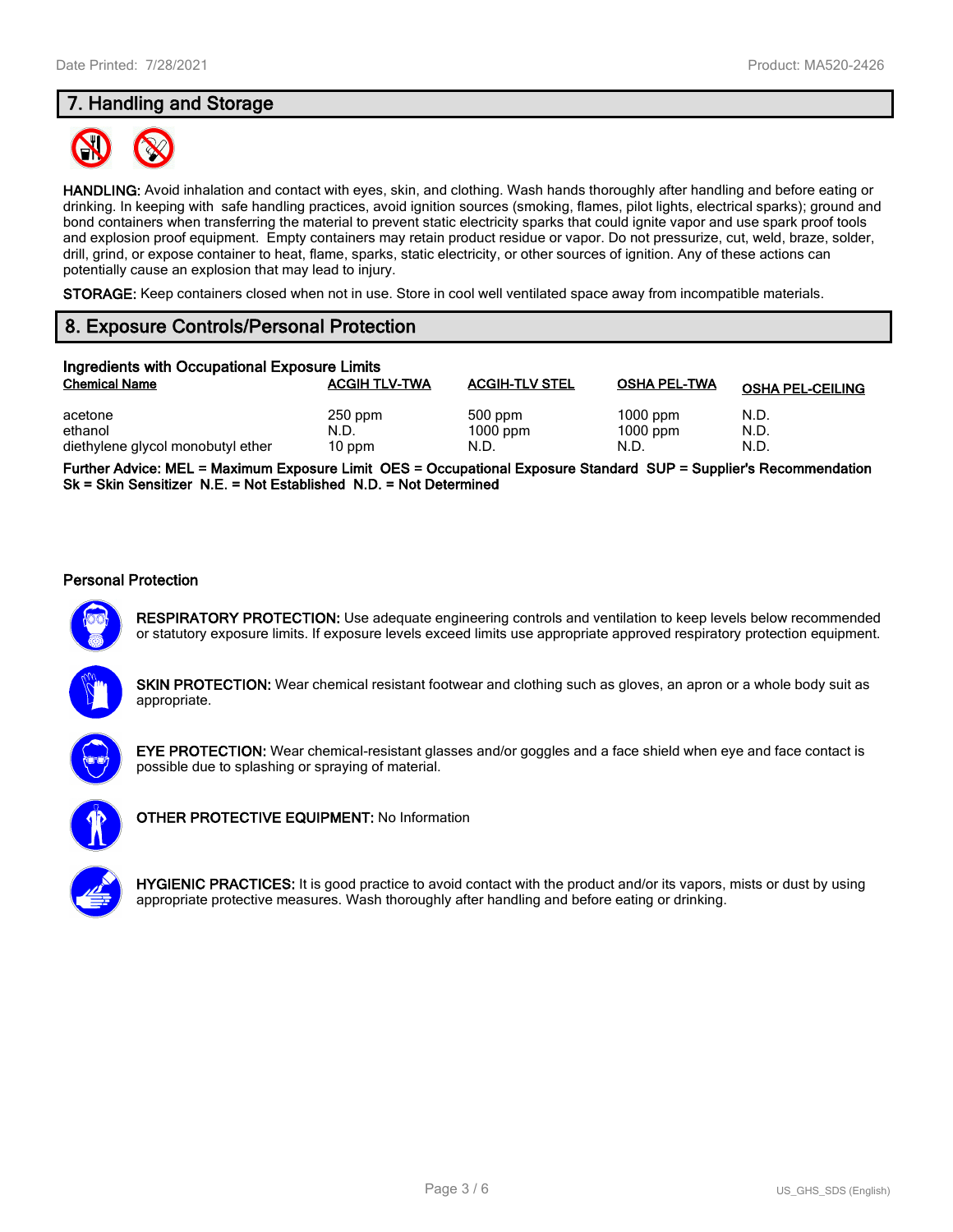**N.I. = No Information**

## **9. Physical and Chemical Properties**

| Appearance:                    | Colored Liquid             | <b>Physical State:</b>                      | <b>LIQUID</b>  |
|--------------------------------|----------------------------|---------------------------------------------|----------------|
| Odor:                          | <b>Strong Solvent</b>      | <b>Odor Threshold:</b>                      | Not determined |
| Density, g/cm3:                | 0.833                      | pH:                                         | Not determined |
| Freeze Point, °F:              | Not determined             | <b>Viscosity:</b>                           | Not determined |
| <b>Solubility in Water:</b>    | Not determined             | Partition Coefficient, n-octanol/<br>water: | Not determined |
| Decomposition temperature, °F: | Not determined             | <b>Explosive Limits, %:</b>                 | Not determined |
| Boiling Range, °F:             | $>100$ °F                  | Flash Point, °F:                            | $-4 ° F$       |
| Combustibility:                | <b>Supports Combustion</b> | Auto-Ignition Temperature, °F:              | Not determined |
| <b>Evaporation Rate:</b>       | Faster than Diethyl Ether  | Vapor Pressure, mmHg:                       | Not determined |
| <b>Vapor Density:</b>          | Not determined             |                                             |                |

## **10. Stability and reactivity**

**STABILITY:** Stable under normal conditions.

**CONDITIONS TO AVOID:** Heat, flames and sparks.

**INCOMPATIBILITY:** Acids, Bases, Oxidizing agents

**HAZARDOUS DECOMPOSITION PRODUCTS:** Not determined.

## **11. Toxicological information**

**Practical Experiences**

**EMERGENCY OVERVIEW:** No Information

**EFFECT OF OVEREXPOSURE - EYE CONTACT:** No Information

**EFFECT OF OVEREXPOSURE - INGESTION:** No Information

**EFFECT OF OVEREXPOSURE - INHALATION:** No Information

**EFFECT OF OVEREXPOSURE - SKIN CONTACT:** No Information

**CARCINOGENICITY:** No Information

#### **PRIMARY ROUTE(S) OF ENTRY:**

**Eye Contact, Skin Contact, Inhalation**

## **Acute Toxicity Values**

**The acute effects of this product have not been tested. Data on individual components are tabulated below**

| CAS-No. | <b>Chemical Name</b> |
|---------|----------------------|
| 67-64-1 | acetone              |

**Casary Chemical Chemical LD50 Chemical LD50 Vapor LC50** 1800 mg/kg Rat 20000 mg/kg Rabbit 50.1 mg/L Rat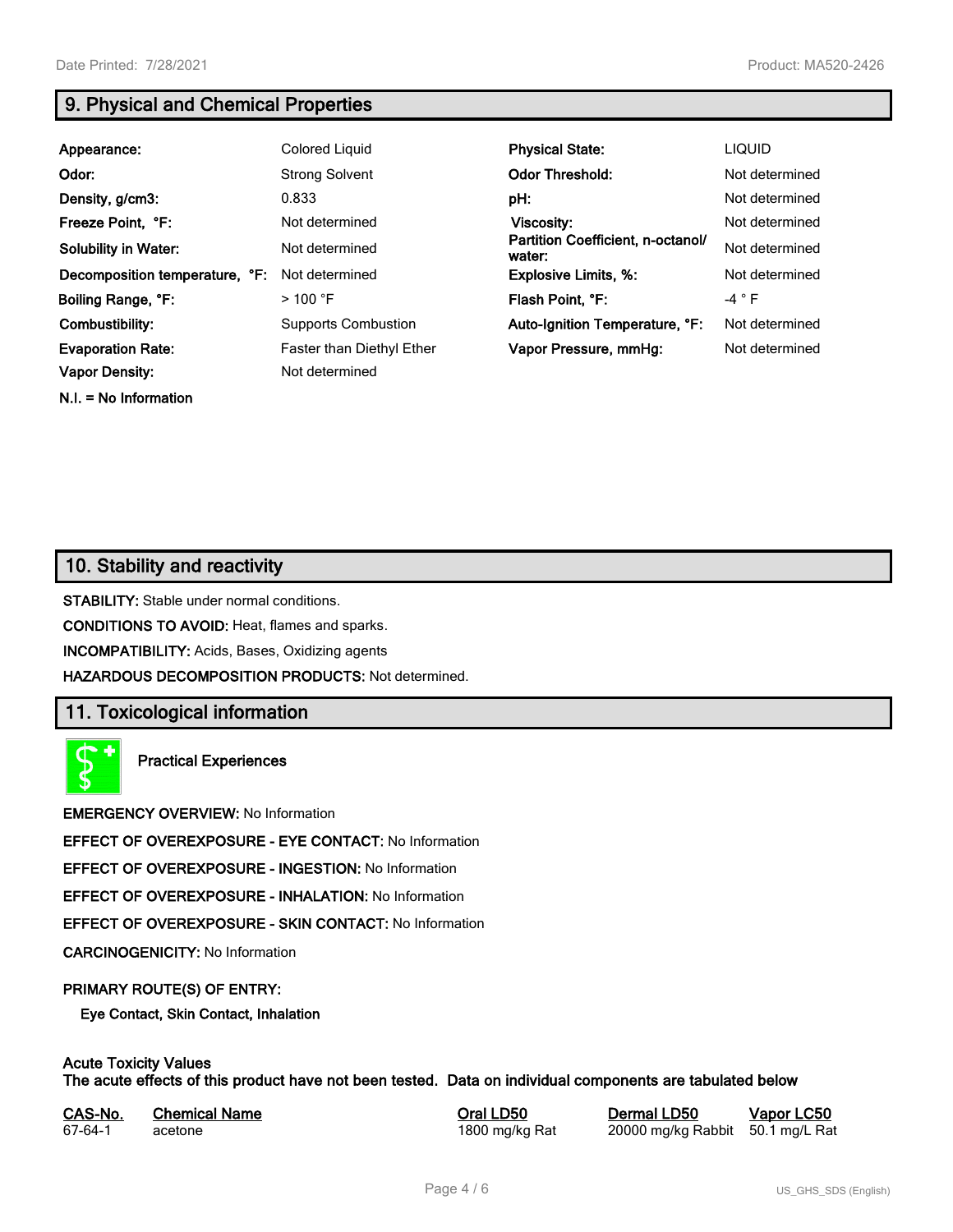| 64-17-5  | ethanol                           |
|----------|-----------------------------------|
| 112-34-5 | diethylene glycol monobutyl ether |

7060 mg/kg Rat 15,800 mg/kg 124.7 mg/L Rat 112-3384 mg/kg Rat 2700 mg/kg Rabbit >20 mg/l

#### **N.I. = No Information**

## **12. Ecological information**

**ECOLOGICAL INFORMATION:** Ecological evaluation of this material has not been performed; however, do not allow the product to be released to the environment without governmental approval/permits.

## **13. Disposal Information**



**Product**

**DISPOSAL METHOD:** Waste from this material may be a listed and/or characteristic hazardous waste. Dispose of material, contaminated absorbent, container and unused contents in accordance with local, state, and federal regulations.

**STEPS TO BE TAKEN IN CASE MATERIAL IS RELEASED OR SPILLED:** Follow personal protective equipment recommendations found in Section VIII. Personal protective equipment needs must be evaluated based on information provided on this sheet and the special circumstances created by the spill including; the material spilled, the quantity of the spill, the area in which the spill occurred, and the training and the expertise of employees in the area responding to the spill. Never exceed any occupational exposure limits. Shut off ignition sources; including electrical equipment and flames. Do not allow smoking in the area. Do not allow the spilled product to enter public drainage system or open waterways.

## **14. Transport Information**

**SPECIAL TRANSPORT PRECAUTIONS:** No Information

**DOT:** CONSUMER COMMODITY

**IATA:** ID8000, CONSUMER COMMODITY, 9

**IMDG:** LIMITED QUANTITY UN1263

## **15. Regulatory Information**

## **U.S. Federal Regulations:**

#### **CERCLA - SARA Hazard Category**

This product has been reviewed according to the EPA 'Hazard Categories' promulgated under Sections 311 and 312 of the Superfund Amendment and Reauthorization Act of 1986 (SARA Title III) and is considered, under applicable definitions, to meet the following categories:

Fire Hazard, Acute Health Hazard

#### **SARA SECTION 313**

This product contains the following substances subject to the reporting requirements of Section 313 of Title III of the Superfund Amendment and Reauthorization Act of 1986 and 40 CFR part 372:

No Sara 313 components exist in this product.

#### **TOXIC SUBSTANCES CONTROL ACT**

This product contains the following chemical substances subject to the reporting requirements of TSCA 12(B) if exported from the United States: